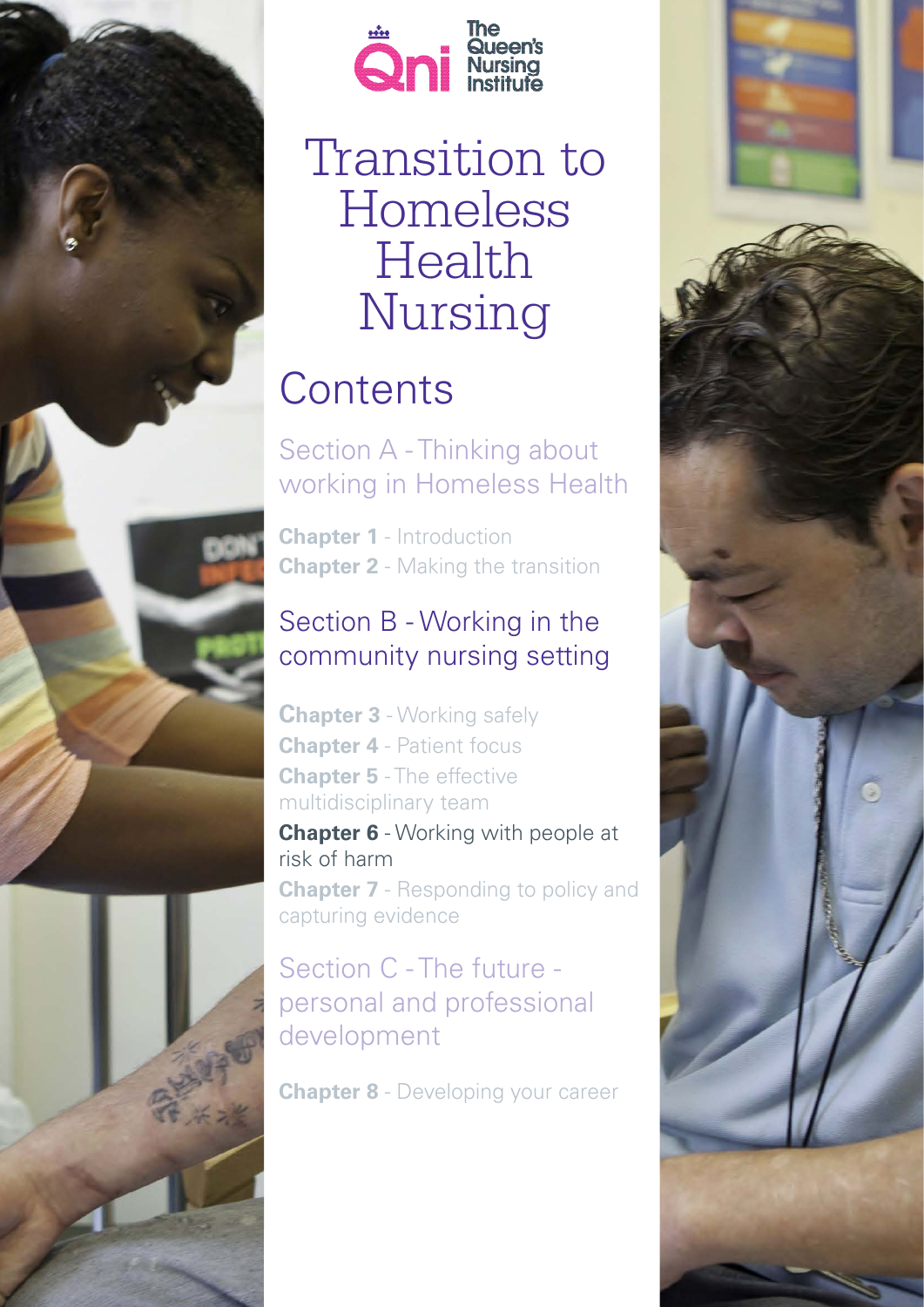# Section B - Working in the community nursing setting

# **Chapter 6** - Working with people at risk of harm

Completing this chapter will enable you to:

- Define vulnerability in relation to your patients
- Identify what constitutes abuse
- Describe different systems that protect people
- Know how and when to raise safeguarding concerns

# Introduction

People experiencing homelessness can be exposed to numerous risks to their own health and safety. Through their own behaviour they can sometimes also present risks to the health and safety of people around them. This chapter will explore the kind of risks people experiencing homelessness face, and the homeless health nurse's role in identifying and ensuring support and protection reaches the people who need it.

People take small risks every day and healthy risk taking is a key part of what makes life worthwhile. However, without the security of your own home, the number and the nature of the risks you face can easily increase. As an example, people without their own home may not even have access to their own room that they can lock, which can make them at higher risk of being the victim of theft. When people have no control about the risks facing them, then you have an important role to help people to gain personal control and minimise these risks.

This chapter has two parts, exploring the risks to adults and the risks to children in line with the way services in health and social care are structured.

# What is a 'vulnerable adult'?

Being homeless can expose people to all kinds of risks and so increase their sense of vulnerability. Vulnerability is a legal term and it is helpful to gain some understanding of it, in the legal sense, as it defines the sort of access people at risk of harm are likely to have from support services like social care. Under the law:

'Vulnerable adults are defined by government guidance as people:

- who are or may be in need of community care services because of mental or other
- disability, age or illness, and/or

*2 Transition to Homeless Health Nursing -Chapter 6*

who are unable to care for themselves or unable to protect themselves from significant harm or exploitation.'<sup>1</sup>

This application of the definition therefore covers people with significant health conditions and learning challenges and disabilities requiring daily living support as well as people who might be in a frail condition.

Surprisingly, in England being at risk of homelessness does not automatically make you vulnerable in legal terms. However, you can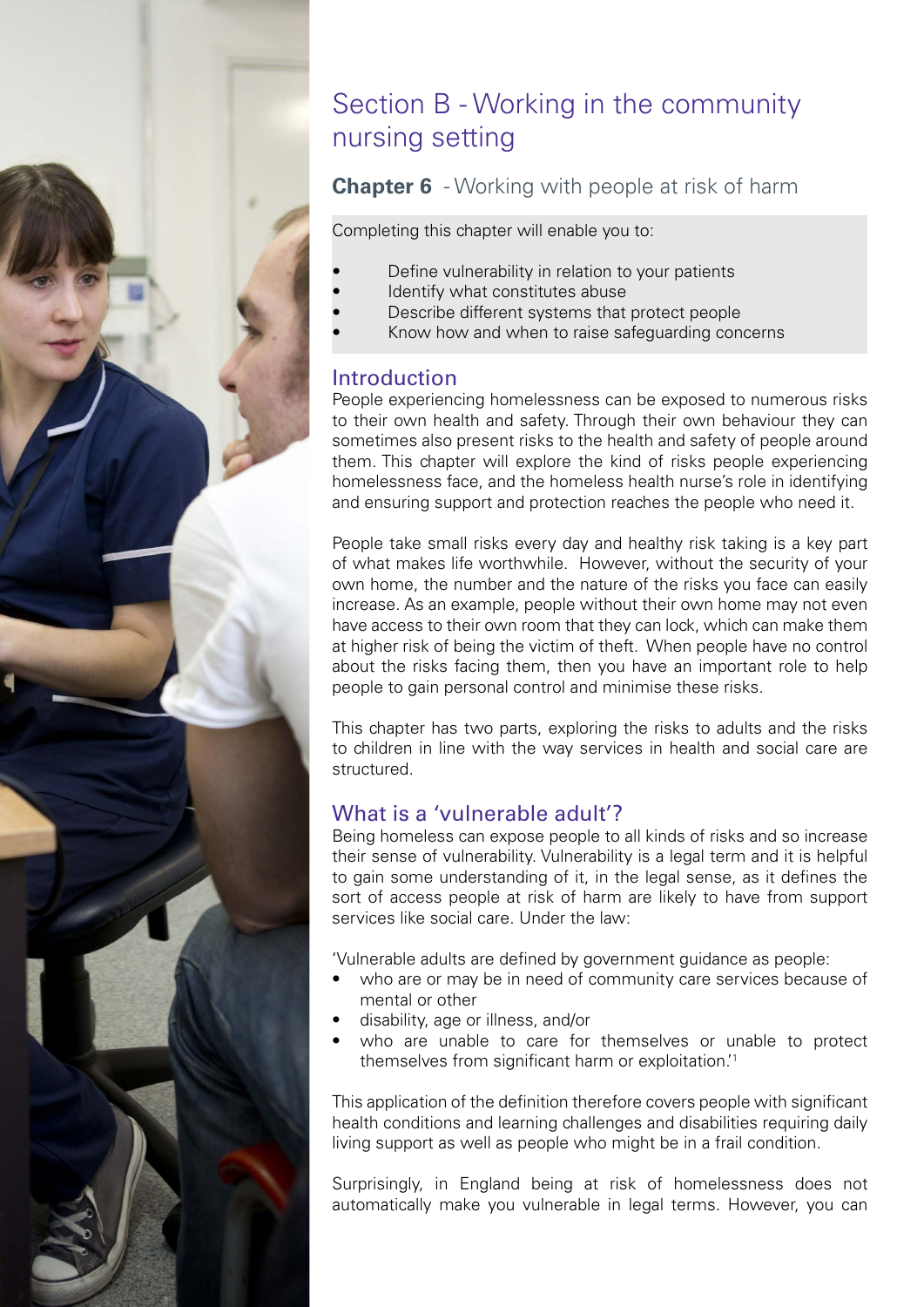# 'Without the security of your own home, the number and the nature of the risks you face can easily increase.'

argue that you are vulnerable (and therefore meet the priority need for housing) if you are deemed more vulnerable than the ordinary person if they were to became homeless, following a 2015 ruling from the Supreme Court<sup>2</sup>.

# What is abuse?

Abuse is the most common form of significant harm your patients will experience. Domestic violence and abuse cases may account for a significant part of your caseload, especially if you are involved with specialist work in rape crisis centres or women's refuges. It is important to have some understanding of how to recognise forms of abuse. Figure 6.1 shows some of the different forms of abuse.

### **Figure 6.1 – Different forms of abuse3**

- Physical hitting, slapping, kicking, pushing, burning, stabbing, cutting, female genital mutilation (FGM). Poisoning.
- Sexual rape, assault or sexual acts that are not consensual or where the person has been pressured into consent.
- Psychological emotional abuse, threats of harm, bullying abandonment or withdrawal, deprivation of contact, humiliation, intimidation, blaming, torture, controlling, damaging property as a form of threat and verbal abuse, purposeful frightening and terror, persuasion to cause others harm (in cases of reduced mental capacity)
- Financial theft, fraud, labour exploitation or modern slavery, pressure over wills, property or inheritance.
- Neglect or acts of omission ignoring medical or social needs, failure to provide access to appropriate health or social care. Withholding food, drink or medicines.
- Discriminatory racist, sexist abuse and exploitation due to disability.
- Online abuse –sexual, psychological, financial or discriminatory.

### **Other considerations**

It is important to remember that any of the abuse above could be perpetrated by anyone, including healthcare or other professionals involved in the care of the patient. It is important to note that this list is not exhaustive and that not all abuse fits neatly into one category. As such you should always raise concerns if you have them.

# Safeguarding adults

It is of paramount importance that you are aware of both national and local policies, such as the Department of Health's [guidance on safeguarding a](https://www.gov.uk/government/publications/care-act-statutory-guidance/care-and-support-statutory-guidance%23safeguarding-1)s a result of the Care Act 2014, and have attended mandatory safeguarding training that has been accredited by your local safeguarding adults board.

Safeguarding is about acting in the best interest of people who are receiving care in health and social care domains. Remember, the NMC Code 2015 states: *'Professional standards of practice and behaviour for nurses and midwives requires you to raise concerns immediately if you believe a person is vulnerable or at risk and needs extra support and protection4 .* 

You must share information if you believe someone may be at risk of harm, while keeping to the [Care](http://www.scie.org.uk/care-act-2014/safeguarding-adults/) [Act 2014 guidance](http://www.scie.org.uk/care-act-2014/safeguarding-adults/) on protecting people at risk of harm.

### **Criteria for support and mental capacity**

The Royal College of Nursing has produced guidance for nurses called 'Safeguarding adults – everyone's responsibility', which states:

*'The Care Act (DH, 2014a) applies where a local authority has reasonable cause to suspect that an adult in its area has need for care and support (whether or not the authority is meeting any of those needs), is experiencing, or is at risk of, abuse or neglect and as a result of those needs is unable to protect himself/ herself against the abuse or neglect or the risk of it. The local authority must make whatever enquiries it deems necessary to enable it to decide whether any action should be taken in the adult's case.'*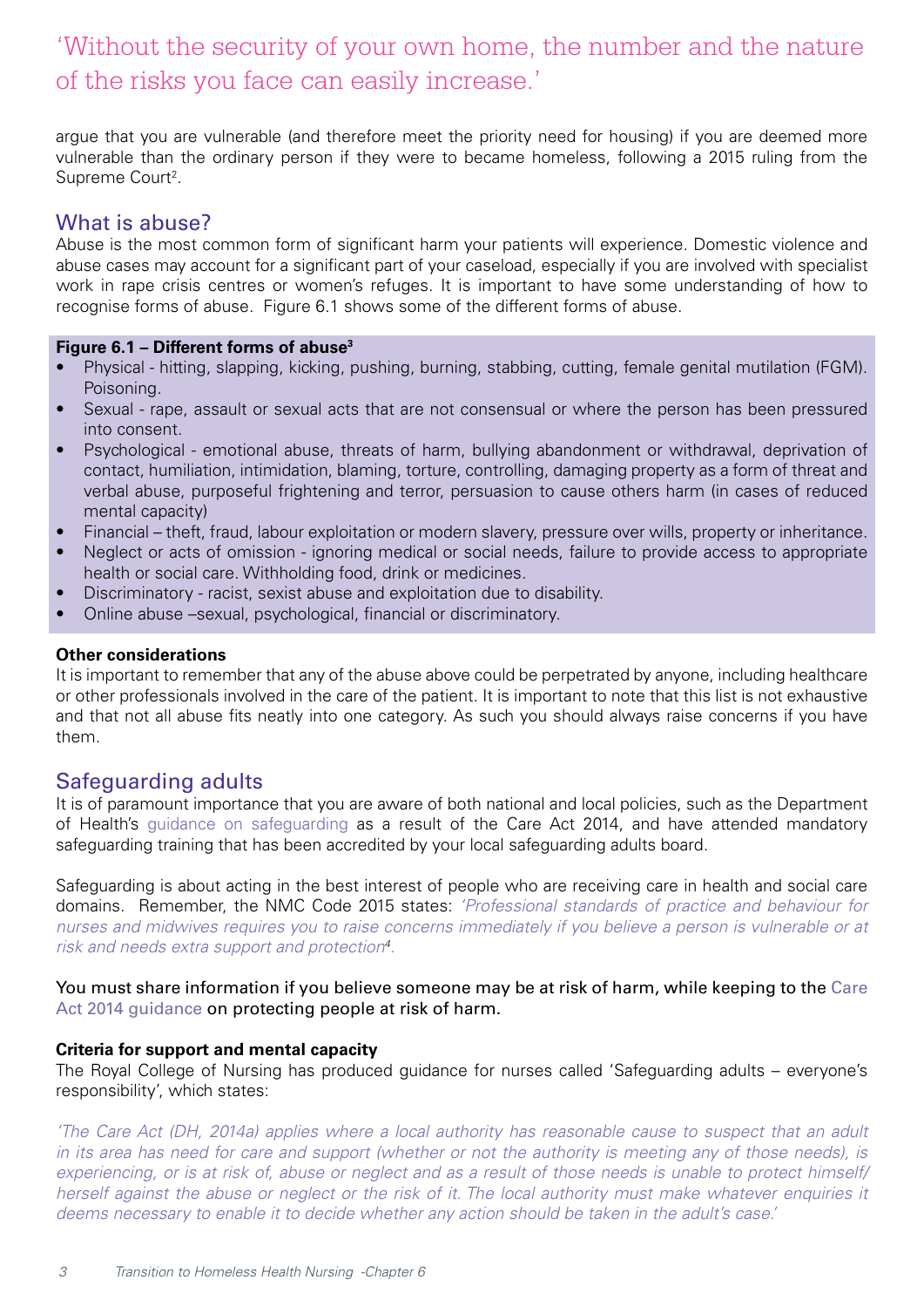![](_page_3_Picture_0.jpeg)

A further consideration is every patient's right to dignity and choice and consent to the care being given. Patients have the right to refuse treatment even if it may be to their own detriment, as the law recognises that adults have the right to determine what is done to their bodies.

A key principle of the Mental Capacity Act (2005) is that you should start from the presumption that the patient has the capacity to make autonomous independent decisions. You should assist people to make their own decisions and recognise their freedom to make unwise decisions. If a person has been assessed as lacking capacity, any decisions made must be in the person's best interest and must be the least restrictive of that person's rights.

### **Consent to treatment**

Patients must give their permission for medical tests, examinations and treatment other than in some select circumstances. These circumstances are if the patient:

- lacks capacity to consent to treatment of their mental health (for example, in cases of schizophrenia, bipolar disorder or dementia)
- requires hospital treatment for a severe mental health condition
- is a risk to public health (for example due to ebola, cholera, tuberculosis or other infection)
- is severely ill or infirm and living in unhygienic conditions
- needs an additional emergency procedure during an operation
- $\bullet$  if the patient requires life-saving treatment and they are unconscious<sup>5</sup>.

### **The need for collaboration to protect people at risk of harm**

A serious case review following the death of Steven Hoskins found that Steven had frequent contact with several agencies such as primary care, the police, social services and the ambulance service, but that there was no communication between them. This led to a failure to identify the extent of the abuse he experienced at the hands of individuals he had befriended<sup>6</sup>.

The approach to adult safeguarding is for collaboration and partnership between patients, carers and services involved in their care and social support.

Incidents of abuse in health and social care settings appear in the media all too frequently. The Francis Report, a review following the Mid-Staffordshire incidents, raised further questions in relation to vulnerability. Among many recommendations, it stated that:

*'Patients must be the first priority in all of what the NHS does by ensuring that, within available resources, they receive effective care from caring, compassionate and committed staff, working within a common culture, and protected from avoidable harm and any deprivation of their basic rights7 .'* 

# Duty of Care

As already stated, all nurses under the NMC Code (2015) have a duty of care to protect people at risk of harm. As part of your 'duty of care', you are required to be up to date on the Protection of Freedoms Act (2012). The Act defines 'regulated activity' with people at risk of harm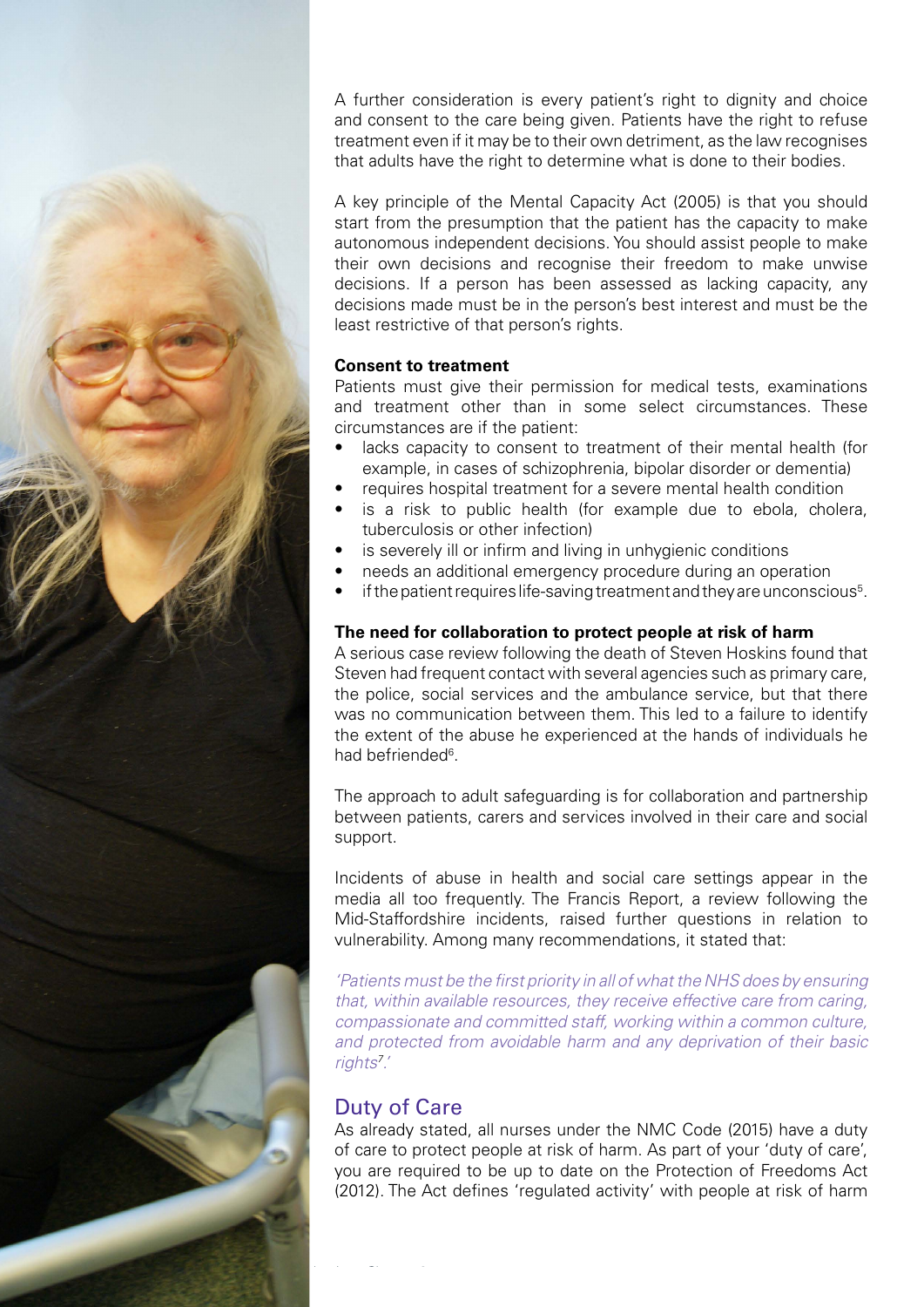# 'Patients have the right to refuse treatment even if it may be to their own detriment.'

and requires all healthcare professionals to undergo a Disclosure and Barring Service Check when taking up any new employment.

It is your responsibility as a health care professional to act promptly if you have any concerns. Duty of care means you must:

- act to protect the adult at risk
- deal with immediate needs, as far as possible, central to the decision making process
- report any concerns.
- get support to make referrals where needed.
- talk concerns through with your line manager.
- contact the local safeguarding lead for advice. They will advise if police involvement is necessary if you think a criminal act is involved.
- accurately record the incident
- follow up your concerns.

### **Top tip**

Collect and keep all in-house and local safeguarding contacts, so that you are well prepared should the need arise.

# Safeguarding children at risk of harm

The impact of homelessness on the health and wellbeing of children and the increased vulnerability that it brings is a key public health issue. At the end of quarter 2 of 2016, there were 88,000 children living in temporary accommodation in London alone<sup>8</sup>. [A learning resource](https://www.qni.org.uk/explore-qni/homeless-health-programme/homeless-health-guides-reports/) that the NSPCC created for the QNI's Homeless Health Network in 2015<sup>9</sup> demonstrated the impact that homelessness may have at the very start of life. They specified that babies living in homeless families can be at extreme risk of harm, as babies' development is solely reliant on the quality of the care their parents are able to provide and for some parents who are homeless, providing this care can be difficult. Parents who are homeless are often particularly at risk of harm bringing with them histories of trauma and loss.

It is important that effective systems are in place to ensure that children experiencing homelessness and living in temporary accommodation receive services from health and education, social care and welfare support services, as well as any other specific services. There is a risk that families who are transient with frequent moves may be poorly served by services. There may be a risk of significant harm if a child fails to attend specific treatment or appointments due to moves. Access to health care may be challenging for families experiencing homelessness.

Although your work may be predominantly with adults, you may at times also be closely involved with families, pregnant women, or have contact with children. A child's circumstances may vary with time and families may go in and out of a period of crisis that may leave them particularly susceptible to vulnerability. Children at risk of harm include those who are exposed to parental substance misuse, poor parental mental health, and family relationship problems, including domestic violence and parents in prison, children born to parents under the age of 18 and to parents who are looked after or have been through the care system<sup>10</sup>.

It is recognised that all staff working in healthcare settings, even when their client group is mainly adult, should receive appropriate training in matters of child protection. Safeguarding children is everyone's responsibility and to ensure that services are available to children in need or at risk of harm, every professional and organisation must be mindful of their responsibilities and of the process of appropriate referral11.

The consequences of being homeless may have a significant impact on family dynamics and the emotional and physical well-being of all the family. You may be the first person to hear a disclosure, or recognise signs that a child is at risk of harm.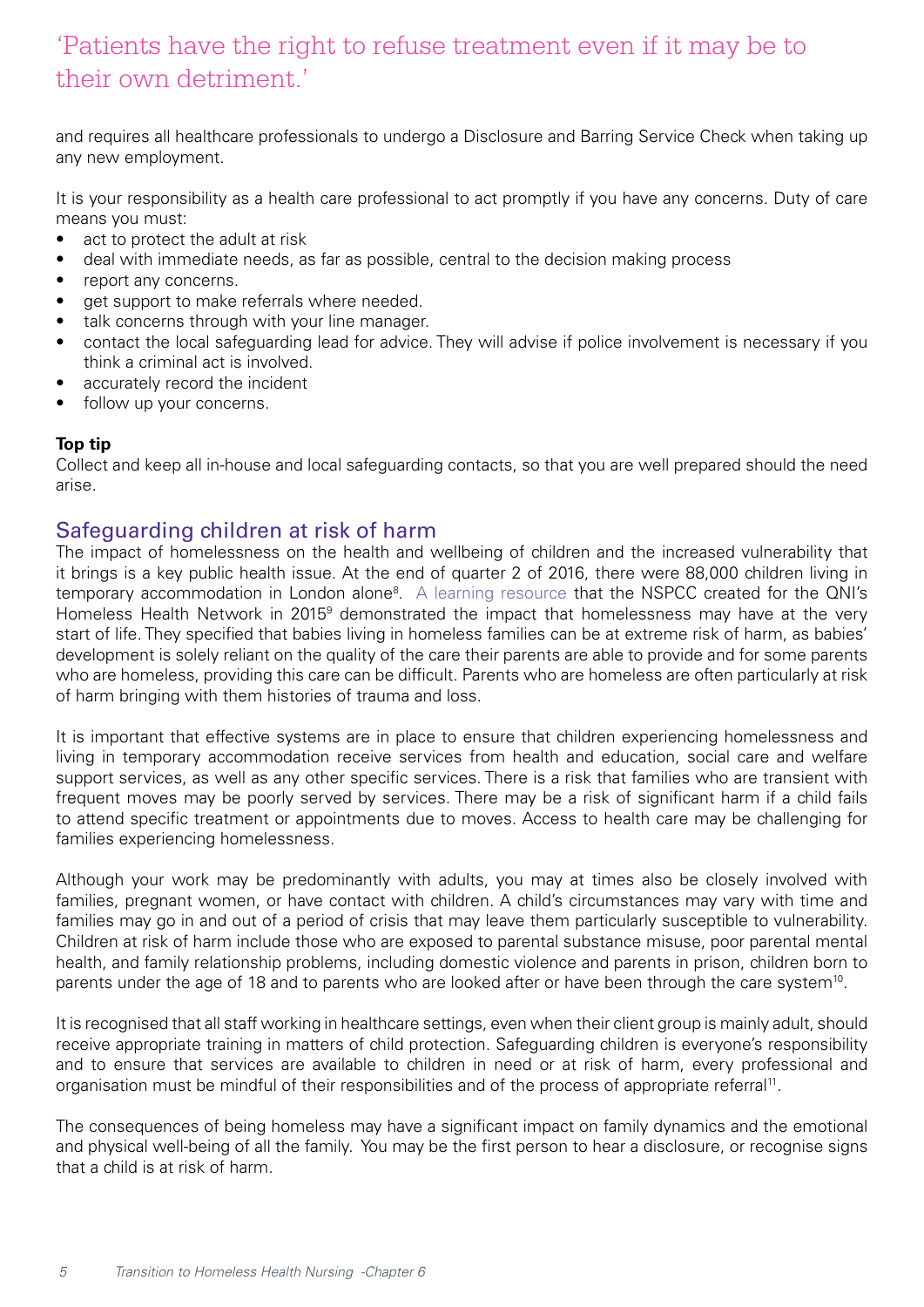![](_page_5_Picture_0.jpeg)

The child or young person may express concerns or raise issues with you directly. Remember, you are not responsible for investigating child abuse and neglect, but have a responsibility for sharing concerns and information appropriately.

The NICE Guidelines 'When to Suspect Child Maltreatment<sup>12'</sup> provide guidance for recognition of both physical and psychological symptoms. It is important to remember that the impact of abusive behaviours and neglect will depend on age, resilience and other support networks available. Support from family members may be limited when families are homeless and living in temporary accommodation away from their usual support networks. Homelessness may create a potential physical and emotional impact on parenting due to the stresses and deprivations inherent within it such as insecurity, loss of social support, stigma and isolation.

Early intervention is extremely important to reduce the negative long term effects<sup>13</sup>. This means that prompt referral to appropriate agencies is essential. You may be concerned that by discussing your patients you could breach confidentiality, but the safety of the child is paramount. Information sharing advice for practitioners providing safeguarding services<sup>14</sup> supports those working in both child and adult services to safeguard children. It is important to develop good links with GPs, Health Visitors and School Nurses to ensure the best possible outcomes. The local Safeguarding Nurse for children and Local Area Safeguarding Children's Board will also provide guidance in any situation.

## Young people experiencing homelessness

Having nowhere safe to sleep or stay the night exposes a young person to risk of harm. In addition they may have a range of complex needs. These may include ill health, recent experience of trauma, and experience of poor or abusive relationships, caring responsibilities and poverty. Young people's brains are still developing and teenagers often experience a spike in risk-seeking behaviours while they test limitations and develop neural pathways around actions and consequences. This combination means they are at high risk of self-harm through substances or cutting, and harm from others through exploitation. A first experience on the streets at a young age can damage mental health.

In 2010, statutory guidance about how local authorities should support 16 and 17 year olds at risk of homelessness was issued<sup>15</sup>. The guidance states: '*Children's services should be the lead agency with regard to assessing and meeting the needs of 16 and 17 year olds who seek help because of homelessness. Where a 16 or 17 year old seeks help from children's services due to homelessness, children's services must assess whether the young person is a 'child in need' and determine whether any duty is owed under section 20 of the Children Act 1989 to provide accommodation.16'* 

Your role is to ensure that young people experiencing homelessness have trust in you, receive appropriate care, and can in access the information they need to support their physical, emotional and sexual health.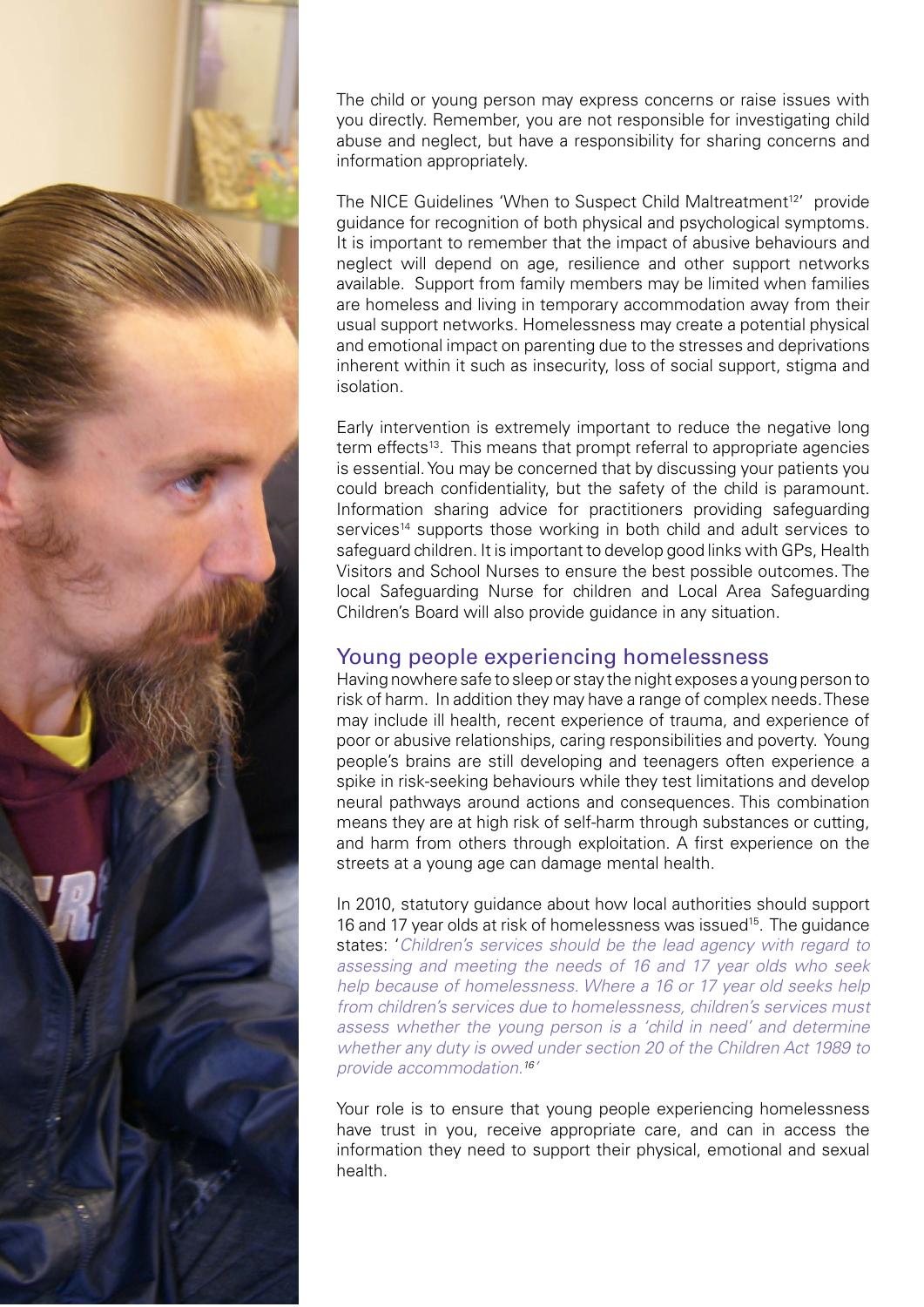# 'You may be the first person to hear a disclosure, or recognise signs that a child is at risk of harm.'

# **Activity 6.1**

These scenarios are designed for you to debate and problem-solve possible solutions with your mentor. They could be used as a basis for a discussion or even a teaching session. Solutions to these scenarios may vary from practice to practice according to local policy and procedure. There may be no 'right or wrong' answers to how certain situations might be tackled and therefore it will be for you to apply your thinking within the parameters of your own professional practice.

### **Scenario 1**

In the course of your early morning street outreach service, you make contact with a woman who has been seen to be regularly begging on a local street. She tells you that she has recently moved into the area, that she has fled domestic abuse and that she has been placed by the local authority in bed and breakfast accommodation. The woman tells you that she has a 2 year old child and that she is begging so that she can buy food and nappies for him. The child is not seen with the woman on the day that you make contact with her. It is unclear who she has left her child with and who is caring for him or even if she does have a child.

- What action should you take?
- What is your role and responsibility in safeguarding the child?

#### **Scenario 2**

You are working as a homeless health nurse in a local drop-in health care clinic. A 16 year old female comes into your clinic and asks for a pregnancy test. She is sure that she is pregnant but would like a test to confirm this. She said that her relationship with her grandmother with whom she lives has been strained for some time now as she does not approve of her boyfriend who is older and in his early 30's. The young female tells you that she was removed from her own parents care as a child as they were not looking after her properly.

She has told her grandmother that she thinks that she is pregnant. Her grandmother become very angry with her and asked her to leave the house. The young woman has been sleeping on the sofa of a couple who are also in their 30's and are acquaintances of her boyfriend. She said that the couple that she is staying with argue a lot and have lots of visitors to the house who drink alcohol and who also stay overnight.

- What are the risks that may be posed to the young female and her unborn baby?
- In order to safeguard her, what referrals may you make to other agencies?

![](_page_6_Picture_12.jpeg)

## Summary

This chapter focused on different risks that you may encounter when working within homelessness and raises awareness of a professional's safeguarding responsibility when caring for people at risk of harm. It has discussed what may be considered to be harm, abuse or neglect. It has also suggested ideas of how you may report or raise your concerns when protecting the people and

families you may encounter in your role.

This topic is complex and specialist and all professionals need to keep updated with regular training and need to work collaboratively so that any risk of harm is managed effectively.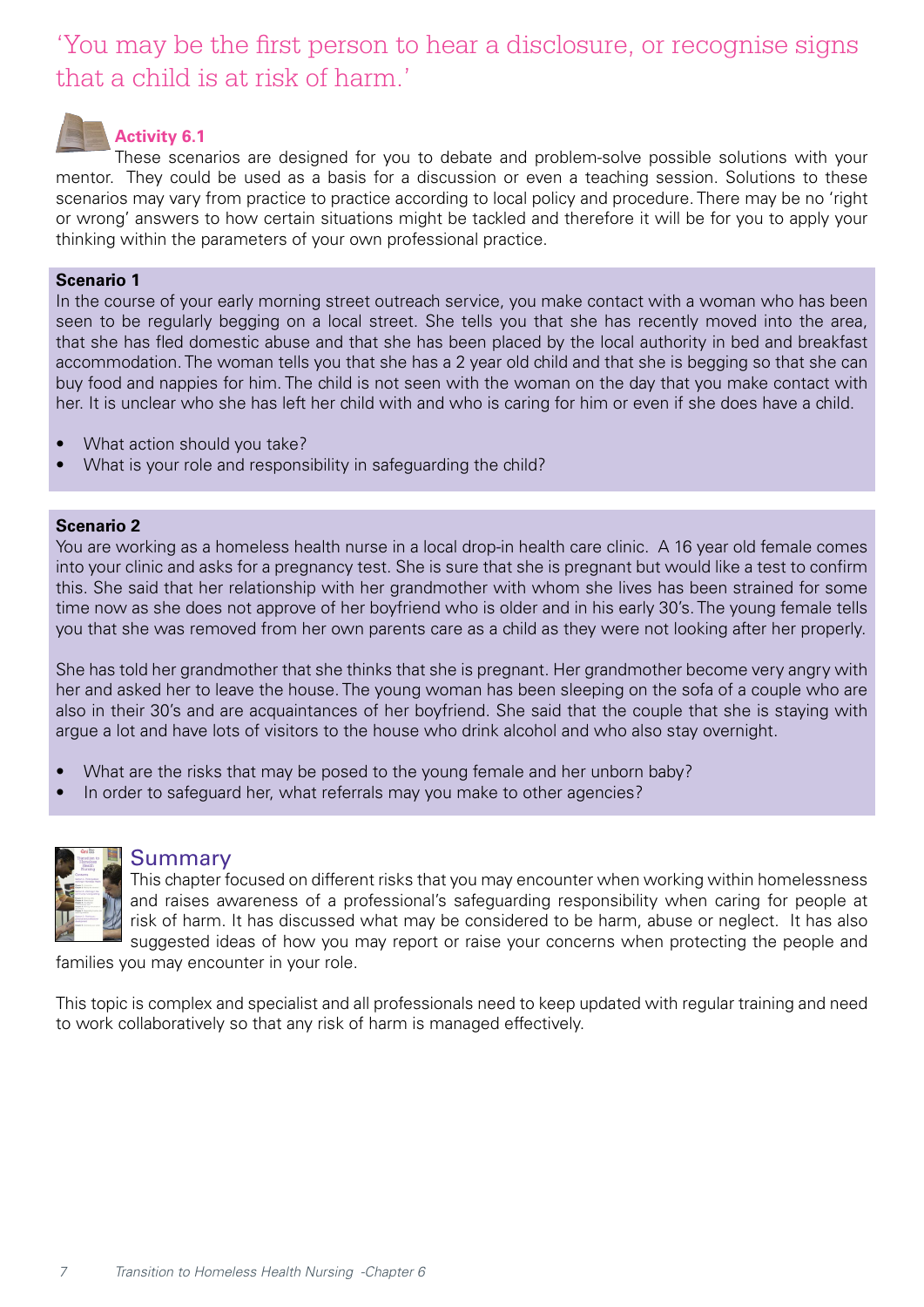![](_page_7_Picture_0.jpeg)

# Further learning resources

### Young homeless people's views on healthcare

The QNI document '[What young homeless people said about healthcare'.](https://www.qni.org.uk/explore-qni/homeless-health-programme/homeless-health-guides-reports/) 

### Safeguarding adults e-learning

The Social Care Institute for Excellence [e-learning](http://www.scie.org.uk/publications/elearning/adultsafeguarding/index.asp) on safeguarding adults at risk of harm.

### Safeguarding Adults

The [RCN resource on safeguarding adults in nursing.](https://www.rcn.org.uk/professional-development/publications/pub-004837) 

### **Mental Capacity Act**

The Social Care Institute for Excellence [accessible guide](http://www.scie.org.uk/mca/) to the Mental Capacity Act.

#### Safeguarding children - national guidance

The UK [Government](https://www.gov.uk/government/uploads/system/uploads/attachment_data/file/592101/Working_Together_to_Safeguard_Children_20170213.pdf) guidance on Working Together to Safeguard [Children.](https://www.gov.uk/government/uploads/system/uploads/attachment_data/file/592101/Working_Together_to_Safeguard_Children_20170213.pdf) 

#### Raising concerns

[Nursing and Midwifery Council guidance](https://www.nmc.org.uk/standards/guidance/raising-concerns-guidance-for-nurses-and-midwives/) for nurses on raising concerns of practice which may put children or adults at risk of harm.

### **References**

1. Social Care Institute for Excellence, 2011, *Safeguarding adults at risk of harm: A legal guide for practitioners.* [pdf] Available at <http://www.scie.org. uk/publications/reports/report50.pdf> [Accessed on 15 December 2016].

2. Shelter, 2015, Supreme Court Clarifies Rights of Vulnerable Homeless People. [online] Available at <http://blog.shelter.org.uk/2015/05/supreme-courtclarifies-rights-of-vulnerable-homeless-people/> [Accessed on 15 December 2016].

3. Action on Elder Abuse, 2016, *What is elder abuse?* [online] Available at: <https://elderabuse.org.uk/what-is-elder-abuse/> [Accessed on 19 December 2016].

4. Nursing and Midwifery Council, 2015, *The Code*. [online] Available at: <https://www.nmc.org.uk/standards/code/read-the-code-online/> [Accessed 19 December 2016].

5. NHS Choices, 2016, *Consent to Treatment.* [online] Available at: <http:// www.nhs.uk/Conditions/Consent-to-treatment/Pages/Introduction.aspx> [Accessed on: 19 December 2016].

6. Adult Protection Cornwall, 2007, *The Murder of Steven Hoskin - Serious Case Review.* [pdf] Available at: <http://www.cornwall.gov.uk/media/3630285/ APC-Item-4-SCR-SH-recommendations-and-action-plan-Dec20071.pdf> [Accessed on: 19 December 2016].

7. The Mid- Staffordshire NHS Foundation Trust Public Enquiry, 2013, *Report of the Mid Staffordshire NHS Foundation Trust Public Inquiry.* [pdf] Available at: <https://www.gov.uk/government/uploads/system/uploads/attachment\_data/ file/279124/0947.pdf> [Accessed on: 19 December 2016].

8. Shelter, 2016, *Shelter Housing Databank*. [online] Available at: <http://england.shelter.org.uk/professional\_resources/housing\_databank/results?area\_se lection=E%2CG%2CH%2CA%2CB%2CJ%2CK%2CF%2CD&data\_